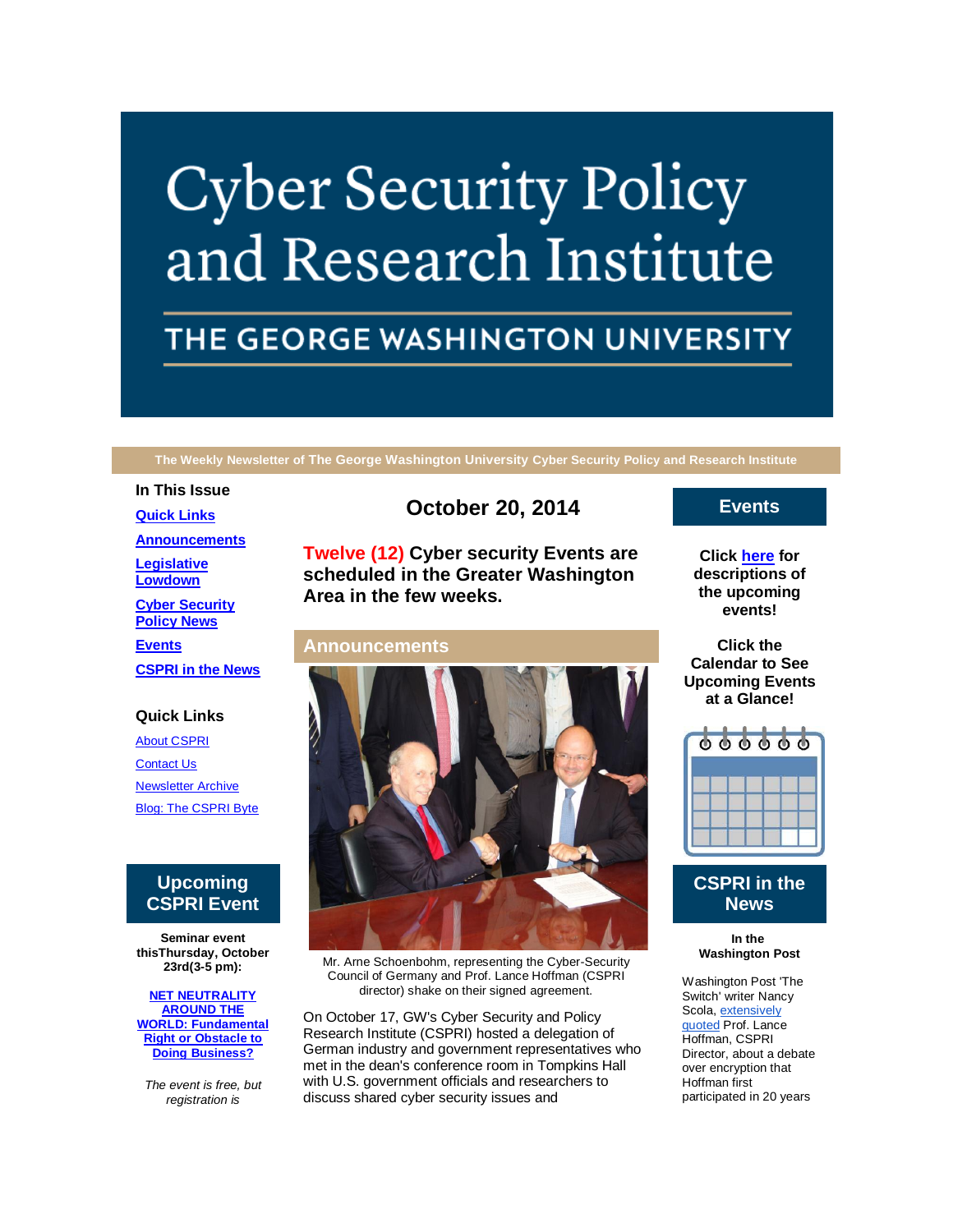*required.* Click **[here](http://r20.rs6.net/tn.jsp?e=001Z2-cQR7Ezisnuyr3tM6y8dy9lPgx-XicB1GbnPPuqyXCekNEZyXF9XKjxIGglyRsArdOO4xNz7oH4fZCuxPGteSCi3ABCCSNtj3tgQwacCCq8Zf76aDfWVkHrjFp05wq79RcYFT13oUT1oxv87krExbjJ3q1blefkqFTnIStqJf6XQdMw-LcIWYuFiFWRyhal8ejbv6-9EmEA7D2EvhCFmpiSHLr7wNw)** for the RSVP.

CSPRI, in the School of Engineering and Applied Science, has joined a cooperative effort with the School of Media and Public Affairs in the Columbian College of Arts and Sciences, the Institute for International Economic Policy in the Elliot School of International Affairs, and the Law School to present a seminar, Emerging Issues in Internet Freedom and Governance, that covers interrelated areas of international Internet policy that are prominent in public and scholarly debate and will shape the contours of the future global Internet. Running themes include the tensions between freedom and (cyber)security, privacy and publicity, and commercial development and the public good. The series events frame the underlying issues and address competing prescriptive measures, such as industry selfregulation and transparency reporting, as well as the technological implications and constraints. Click to see [events, schedule,](http://r20.rs6.net/tn.jsp?e=001Z2-cQR7Ezisnuyr3tM6y8dy9lPgx-XicB1GbnPPuqyXCekNEZyXF9XKjxIGglyRsarXCBbeo2gsm1NlFxbPS5hyWmWlx9Y0peGvrvrSTyOY=)  [supporting background](http://r20.rs6.net/tn.jsp?e=001Z2-cQR7Ezisnuyr3tM6y8dy9lPgx-XicB1GbnPPuqyXCekNEZyXF9XKjxIGglyRsarXCBbeo2gsm1NlFxbPS5hyWmWlx9Y0peGvrvrSTyOY=)  [material, etc.](http://r20.rs6.net/tn.jsp?e=001Z2-cQR7Ezisnuyr3tM6y8dy9lPgx-XicB1GbnPPuqyXCekNEZyXF9XKjxIGglyRsarXCBbeo2gsm1NlFxbPS5hyWmWlx9Y0peGvrvrSTyOY=)

concerns. Present at the meeting were representatives of the U.S. State Department, the National Institutes of Standards and Technology, Rand Corporation, and the Information Technology Industry Council. The discussion topics included the new framework for cyber security promulgated by NIST and the concept of cyber insurance as a policy instrument to address cyber threats. At the end of the discussion, the head of the German delegation, Mr. Arne Schoenbohm, representing the Cyber-Security Council of Germany and Prof. Lance Hoffman (CSPRI director) signed an agreement to organize a long term, sustained program of academic exchanges, seminars and collaborative research intended to rebuild the trust between the two nations-traditional actors in a strong partnership in cyber security efforts-that recently has undergone challenges. The point of contact is CSPRI Associate Director Prof. Costis Toregas [\(toregas1@gwu.edu\)](mailto:toregas1@gwu.edu).

## **Legislative Lowdown**

-Critics of the government's spy agencies are worried that Colorado's hotly contested Senate race could end the public career of one of their best allies in Congress, reports The Hill. "Sen. Mark Udall's (D-Colo.) possible defeat would leave a void in the Senate and on the powerful Intelligence Committee, civil liberties and anti-secrecy advocates fear, ["writes](http://r20.rs6.net/tn.jsp?e=001Z2-cQR7Ezisnuyr3tM6y8dy9lPgx-XicB1GbnPPuqyXCekNEZyXF9XKjxIGglyRsarXCBbeo2gtZ74J2ptmauRHXV_xTdchGTaoceUQ6YF6duOrRkHKlzs5iRkMFX2MneUZjY0qY-HxGAep6Pt3pvvy3BRCIi-FPT4hsjvX5gPgRS_k8O85JGQ==) Julian Hattem. "Udall has long been one of the Senate's biggest fighters against government secrecy, tough spying programs, the Guantanamo Bay detention facility and other issues important to civil libertarians."

## **Cyber Security Policy News**

**Chip and PIN technology for credit and debit cards** - President Obama last week signed an executive order intended to protect consumers' personal and financial information from hackers. According to the National Journal, the president mandated the installation of "chip and PIN technology" on new and existing government credit and debit cards starting next year. "The twopronged upgrade aims to make payments to and from the federal government, for things like Social Security, more secure," [writes](http://r20.rs6.net/tn.jsp?e=001Z2-cQR7Ezisnuyr3tM6y8dy9lPgx-XicB1GbnPPuqyXCekNEZyXF9XKjxIGglyRsarXCBbeo2gsa_iL_GUuXExl7RvvPv_86g6yCysossayzkTgjCxj9HsReeQih_1Cw1mbIG54DxffFz9c0teExboukwlhPP_oOjrtAFs2Iu_Kq4lQuc0QKQJtDbDkt_FEQyP3R1F9lQQZK2u4DPiGGbg==) Dustin Volz. "It is also designed to prompt the commercial sector to more quickly implement similar safeguards. So-called EMV chip technology is considered more secure than the magnetic strip found on the back of most payment cards because it makes creating counterfeit cards with stolen data more difficult. It is popular in many foreign countries, such as the United Kingdom, but has remained relatively rare in the United States, despite a recent string of gargantuan hacks at major retailers."

#### **FBI Director clarifies statements given in** *60 Minutes***interview**

- FBI Director James Comey last week amended a public statement he made earlier in the week that the FBI never conducts electronic surveillance without a court order, NextGov [reports.](http://r20.rs6.net/tn.jsp?e=001Z2-cQR7Ezisnuyr3tM6y8dy9lPgx-XicB1GbnPPuqyXCekNEZyXF9XKjxIGglyRsarXCBbeo2gvhqypUjlsCrBNDU0fo2pwsoMirqiHXfa6zpmAOC33t7PbjroAjdGf2tEyo96vjmv7-9WBfvLTBiEEUSwjhlg4BSNn02VzMCW4Fo6Amp4o0YNqKUmId6PBoTXjPEJgYdYHm7lY77iQMR78_bDRlMjXFOFGUQjDstD8_qcOUYAWY6glvNjY3Y-tZKM4xb-UE5taAvn4e30ICuQ==) Comey had earlier given ago and that has been rekindled by remarks by FBI Director James Comey. Her column first appeared October 17.

## **Follow Us**

**Follow us on Twitter: @gwCSPRI**

**Follow CSPRI Associate Director, Costis Toregas: @DrCostisToregas**

**Follow CSPRI Research Scientist, Allan Friedman: @allanfriedman**

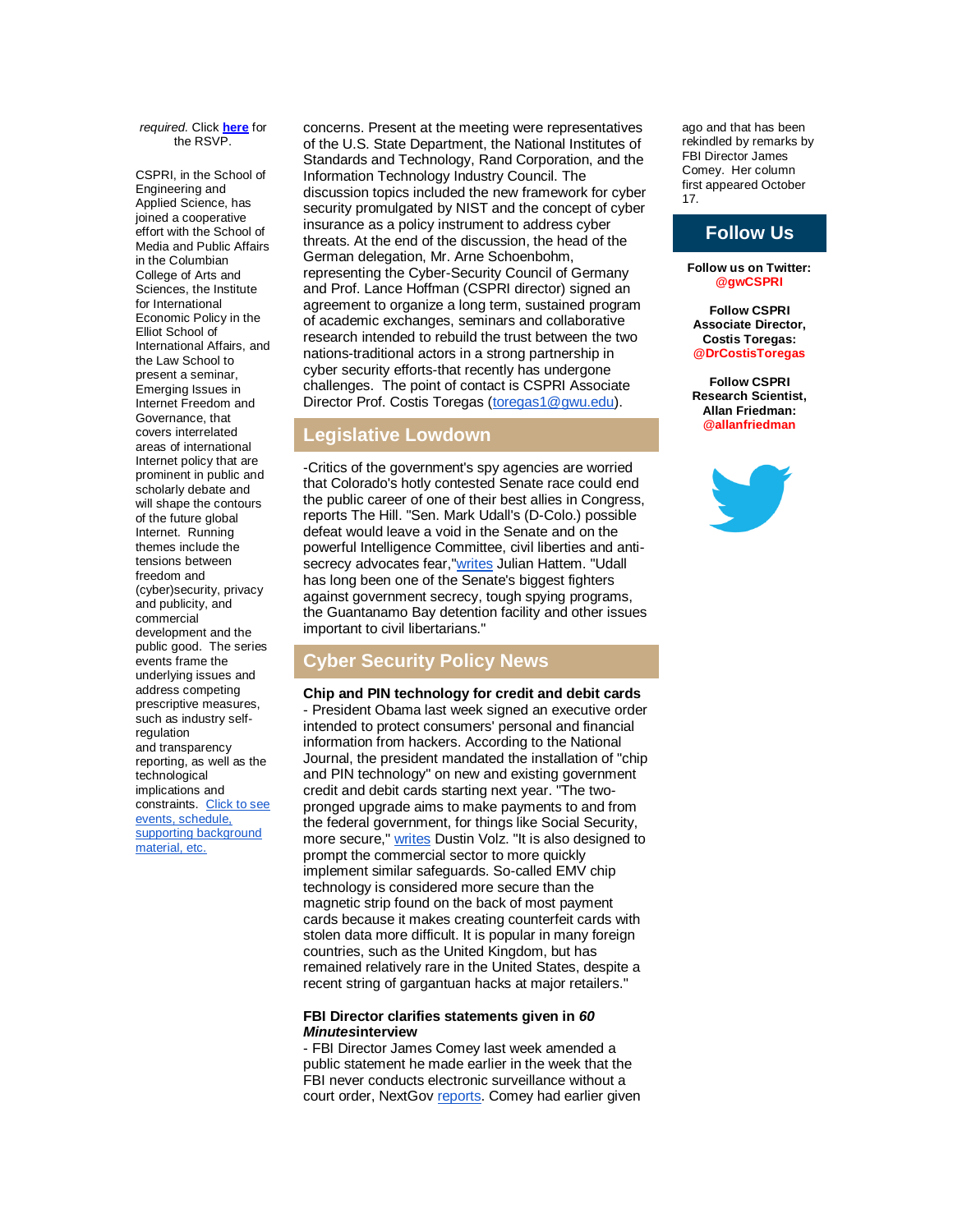a speech warning that strengthened encryption measures in Apple and Google's new phones could lock out law enforcement from conducting the surveillance necessary to pursue criminal investigations and thwart terrorist plots. But as NextGov writes, Comey was asked to explain that answer in a question in a *[60 Minutes](http://r20.rs6.net/tn.jsp?e=001Z2-cQR7Ezisnuyr3tM6y8dy9lPgx-XicB1GbnPPuqyXCekNEZyXF9XKjxIGglyRsarXCBbeo2gtstMRSzSiZ2x4NSxbwS4IrbYSL3CfTI6JmyiRPcFfCYUyL87uk9hUKuT6YM1newASl1hXypb_I81mTs0DauAABKkFnU88d1zJ10QPeJ1IHm8BZXduqT3yV)* interview that aired on Sunday, where he claimed that the FBI never collects digital information without first obtaining judicial approval. "When I was asked that question, I gave an answer that I thought was fair and accurate, Comey told 60 Minutes. "And people gave me feedback afterward saying it was insufficiently lawyerly, it should have been longer, and what about the exceptions. And I think that's very fair feedback, and I wish I had thought of it in the moment."

#### **POODLE vulnerability**

-A newly disclosed vulnerability in an older but widely used technology for encrypting online Web site traffic has left browser makers and system administrators scrambling to implement changes to avoid the flaw. Dubbed "POODLE" by researchers (short for Padding Oracle On Downgraded Legacy Encryption"), Wired reports that it affects SSLv3 or version 3 of the Secure Sockets Layer protocol, which is used to encrypt traffic between a browser and a web site or between a user's email client and mail server. "It's not as serious as the recent Heartbleed and Shellshock vulnerabilities, but POODLE could allow an attacker to hijack and decrypt the session cookie that identifies you to a service like Twitter or Google, and then take over your accounts without needing your password," [writes](http://r20.rs6.net/tn.jsp?e=001Z2-cQR7Ezisnuyr3tM6y8dy9lPgx-XicB1GbnPPuqyXCekNEZyXF9XKjxIGglyRsarXCBbeo2gsFMI7jAVuQrcyR30l7izAXSsVDmoClMqdhuZxqF69eNqfiJh-n7YJ0ABJtSFs38e_1tpsc72e1zg==) Wired's Kim Zetter.

#### **Whisper app controversy**

-Privacy advocates are anxious to see if federal regulators will go after Whisper, an app that promises anonymity but can allegedly track its users' movements, according to a [story in The Guardian.](http://r20.rs6.net/tn.jsp?e=001Z2-cQR7Ezisnuyr3tM6y8dy9lPgx-XicB1GbnPPuqyXCekNEZyXF9XKjxIGglyRsarXCBbeo2guhgT-fI2KYomyb-3hD5XLY7jfBSsdGDCSLva6tlZnPAECsj5Qqm1CU3166kbqqct0cioqRMjzYt1Kf6RLtQmEsXgqY4mMvbxefa0cYeKc9udRUUCvDXwYc53kc6ICZ2Js=) The publication recently reported that Whisper keeps records of where users share their secrets, and that it stores, analyzes and, in some cases, shares with government agencies data on users' location, including those users that have opted-out of having their location information collected. Whisper's designers counter that the platform isn't really about concealing identity: It's about a complete absence of identity. "The concept around Whisper is removing the concept of identity altogether, so you're not as guarded," the company's co-founder and CEO, Michael Heyward, recently told Entrepreneur magazine. Heyward has referenced Whisper as the safest place on the Internet and paints the app as a secure place in which users should feel free to express their innermost feelings and confessions.

#### **South Korea to replace national ID numbers due to cyber theft**

-South Korea is facing the daunting prospect of having to replace 50 million national ID numbers that were